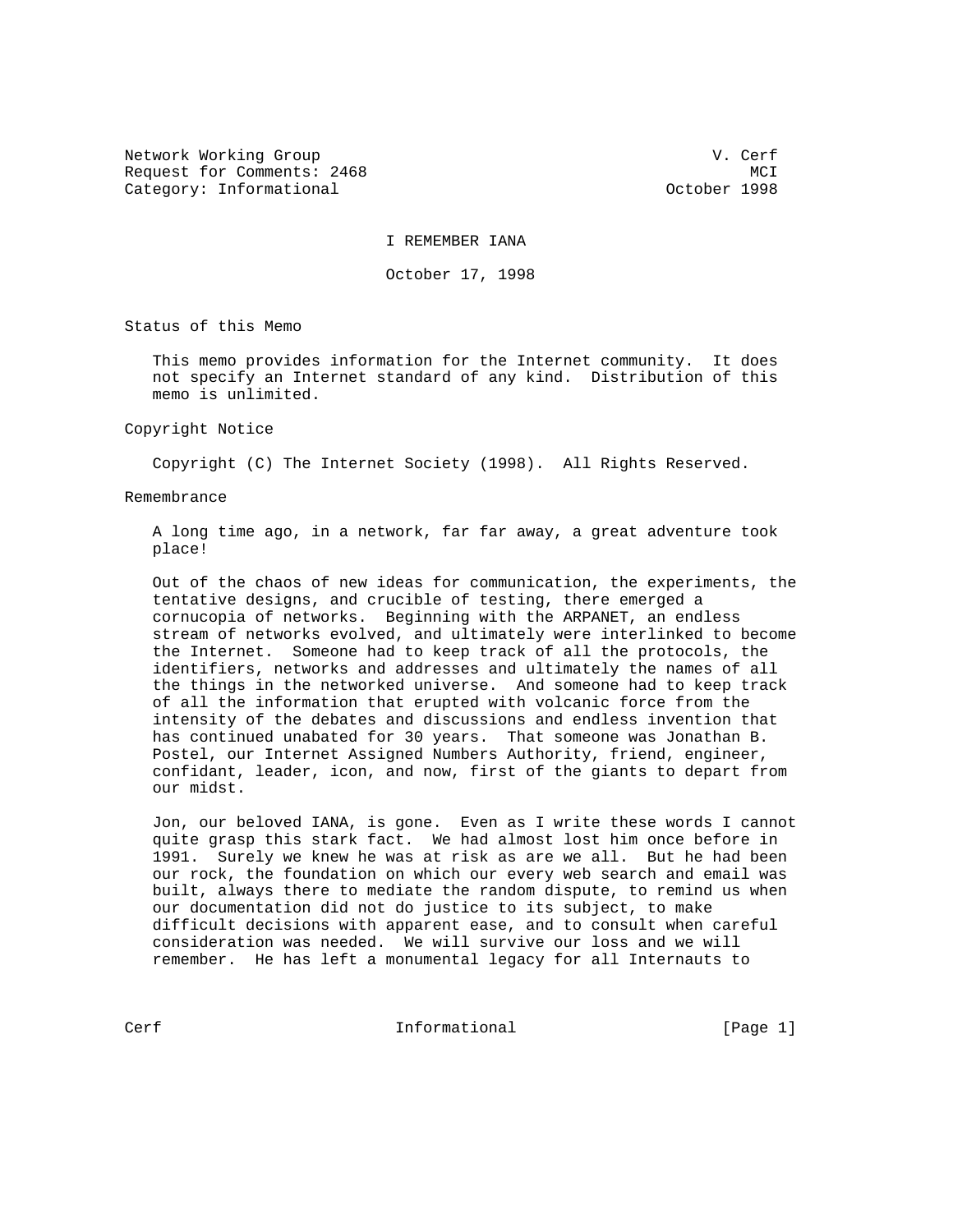contemplate. Steadfast service for decades, moving when others seemed paralyzed, always finding the right course in a complex minefield of technical and sometimes political obstacles.

 Jon and I went to the same high school, Van Nuys High, in the San Fernando Valley north of Los Angeles. But we were in different classes and I really didn't know him then. Our real meeting came at UCLA when we became a part of a group of graduate students working for Professor Leonard Kleinrock on the ARPANET project. Steve Crocker was another of the Van Nuys crowd who was part of the team and led the development of the first host-host protocols for the ARPANET. When Steve invented the idea of the Request for Comments series, Jon became the instant editor. When we needed to keep track of all the hosts and protocol identifiers, Jon volunteered to be the Numbers Czar and later the IANA once the Internet was in place.

 Jon was a founding member of the Internet Architecture Board and served continuously from its founding to the present. He was the FIRST individual member of the Internet Society I know, because he and Steve Wolff raced to see who could fill out the application forms and make payment first and Jon won. He served as a trustee of the Internet Society. He was the custodian of the .US domain, a founder of the Los Nettos Internet service, and, by the way, managed the networking research division of USC Information Sciences Institute.

 Jon loved the outdoors. I know he used to enjoy backpacking in the high Sierras around Yosemite. Bearded and sandaled, Jon was our resident hippie-patriarch at UCLA. He was a private person but fully capable of engaging photon torpedoes and going to battle stations in a good engineering argument. And he could be stubborn beyond all expectation. He could have outwaited the Sphinx in a staring contest, I think.

 Jon inspired loyalty and steadfast devotion among his friends and his colleagues. For me, he personified the words "selfless service". For nearly 30 years, Jon has served us all, taken little in return, indeed sometimes receiving abuse when he should have received our deepest appreciation. It was particularly gratifying at the last Internet Society meeting in Geneva to see Jon receive the Silver Medal of the International Telecommunications Union. It is an award generally reserved for Heads of State, but I can think of no one more deserving of global recognition for his contributions.

 While it seems almost impossible to avoid feeling an enormous sense of loss, as if a yawning gap in our networked universe had opened up and swallowed our friend, I must tell you that I am comforted as I contemplate what Jon has wrought. He leaves a legacy of edited documents that tell our collective Internet story, including not only

Cerf Cerf Informational [Page 2]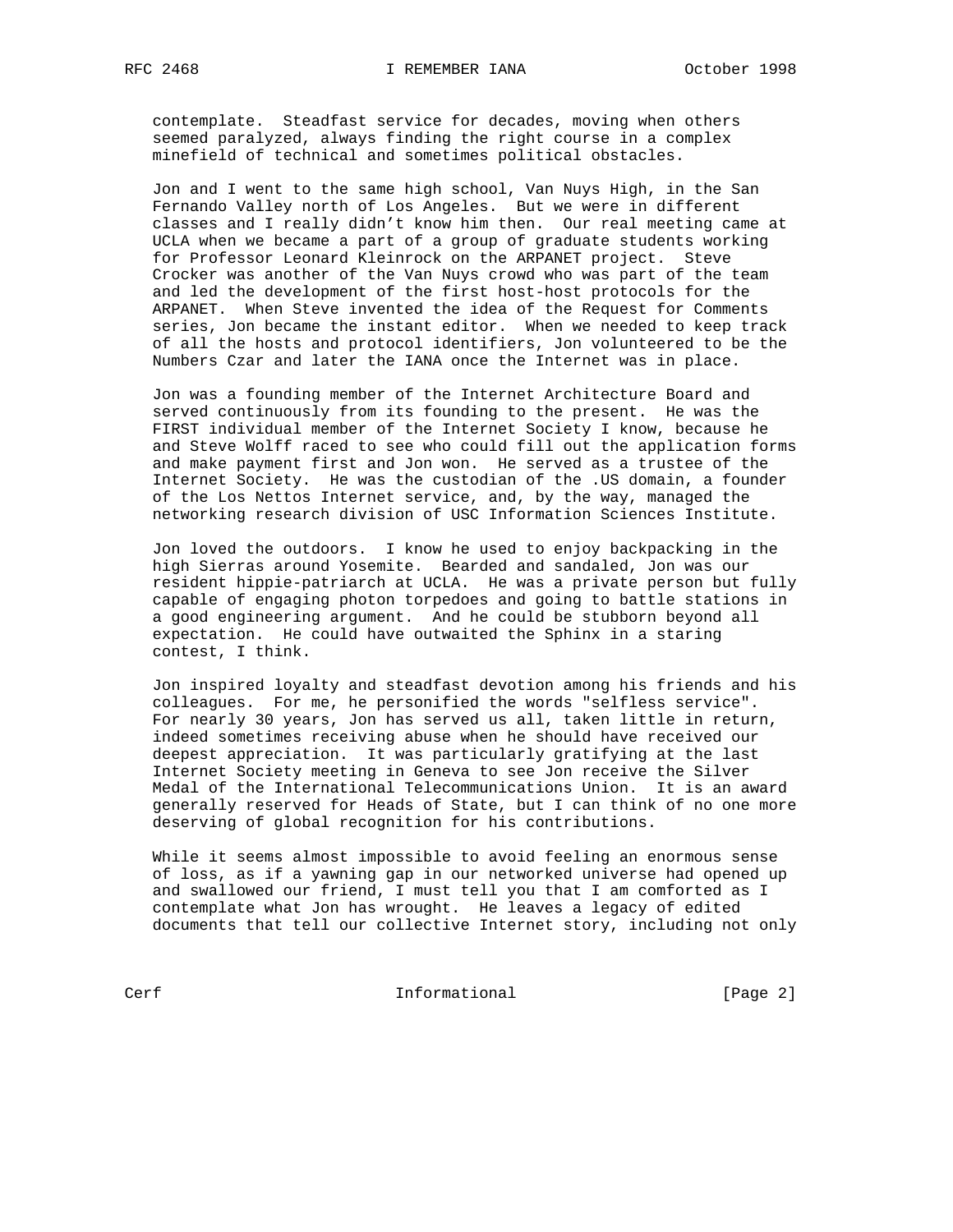the technical but also the poetic and whimsical as well. He completed the incorporation of a successor to his service as IANA and leaves a lasting legacy of service to the community in that role. His memory is rich and vibrant and will not fade from our collective consciousness. "What would Jon have done?", we will think, as we wrestle in the days ahead with the problems Jon kept so well tamed for so many years.

 There will almost surely be many memorials to Jon's monumental service to the Internet Community. As current chairman of the Internet Society, I pledge to establish an award in Jon's name to recognize long-standing service to the community, the Jonathan B. Postel Service Award, which will be awarded to Jon posthumously as its first recipient.

 If Jon were here, I am sure he would urge us not to mourn his passing but to celebrate his life and his contributions. He would remind us that there is still much work to be done and that we now have the responsibility and the opportunity to do our part. I doubt that anyone could possibly duplicate his record, but it stands as a measure of one man's astonishing contribution to a community he knew and loved.

Security Considerations

Security issues are not relevant to this Remembrance.

Author's Address

 Vinton G. Cerf MCI

EMail: vcerf@mci.net

Cerf **Informational** [Page 3]